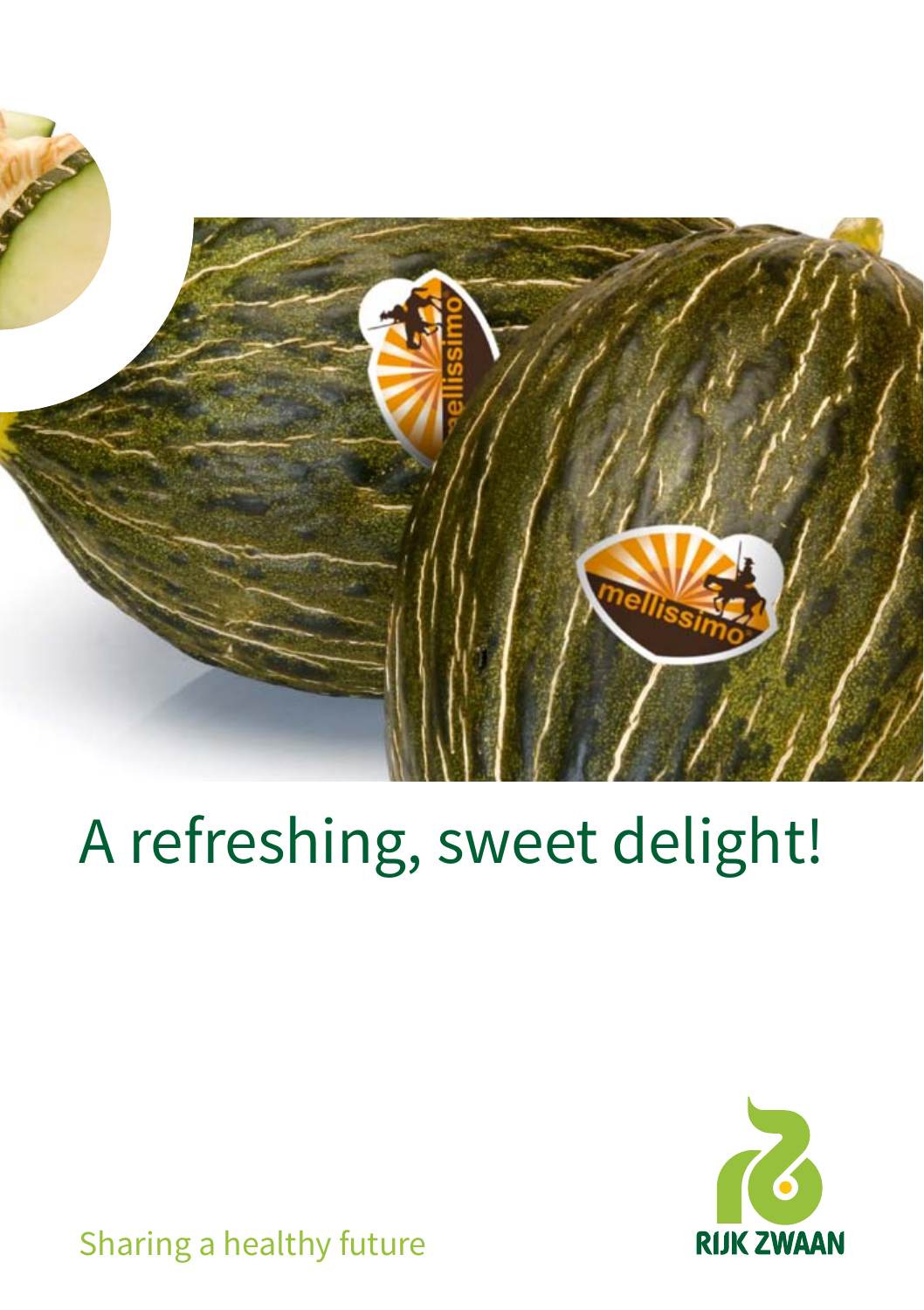

**mellissimo**<sup>®</sup> is a new concept of Piel de Sapo melons with an excellent taste and a convenient size.

 $\overline{\phantom{a}}$ 

Ricura RZ is the first variety within the **mellissimo** concept.

Ricura RZ is the first variety within the mellissimo<sup>®</sup> concept.

## **mellissimo**<sup>®</sup> attributes small in size, huge in flavour!

Excellent taste and high sugar content. Convenient size:

- Green-house: 1-2kg.
- Open-field: 1.5-2.5kg.

Nice oval shape with lengthwise netting.

Typical "Piel de Sapo" external colour with olive and brow highlights. Year-round availability.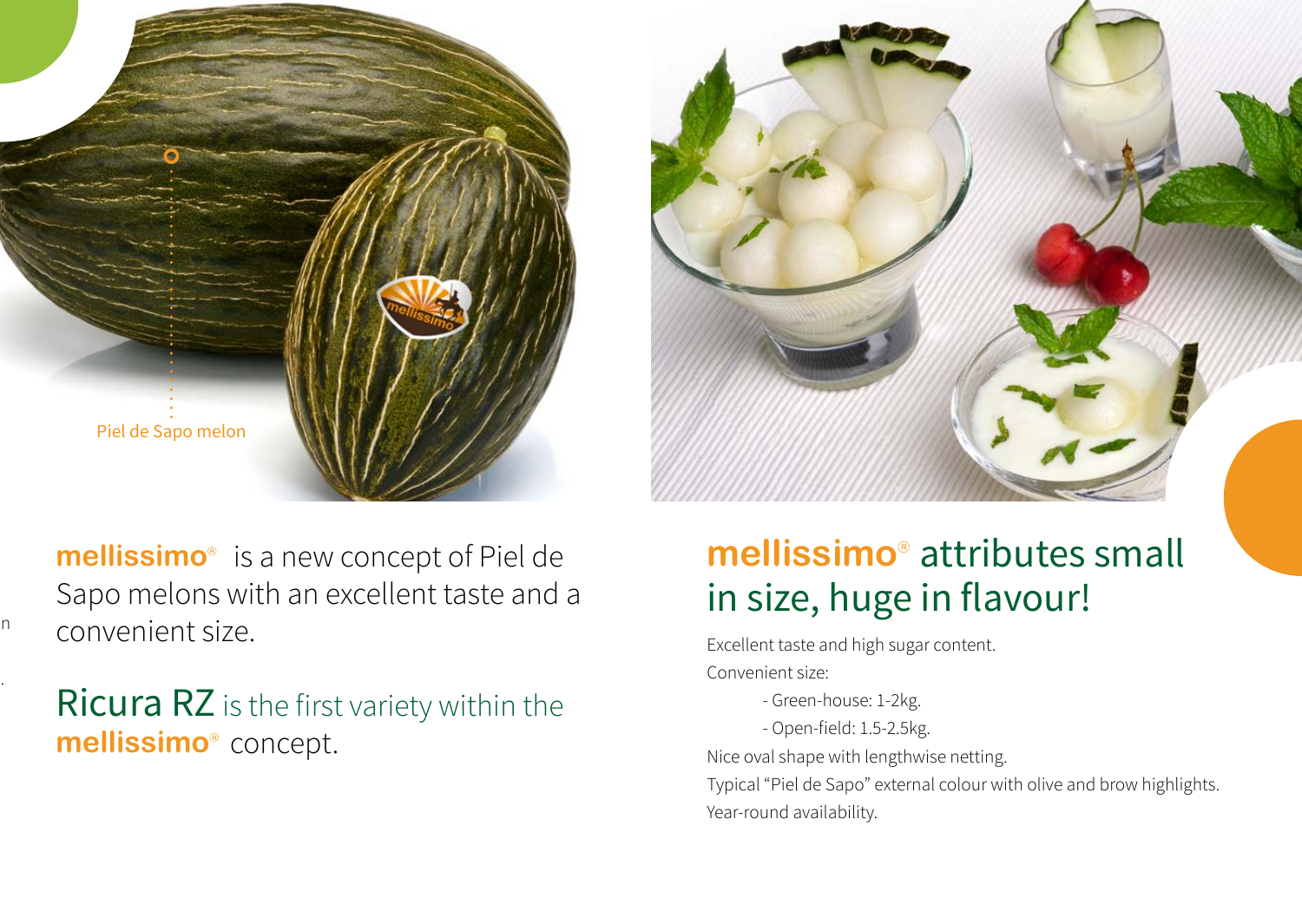



## Quality and trazability system: Consumer benefits:

**mellissimo**<sup>®</sup> producers self-imposed a quality protocol and are audited externally.

Identification and diferenciation throughout the commertial chain. The boxes (package) of **mellissimo**®are identified by the trazability stamp.

**mellissimo**<sup>o</sup> producers colaborate aiming the best quality. Bring value to the producer and private brands.

Reliably good taste, certainty of flavour. The right size. Consistent quality throughout the year. Whole fruit (No portions). Mediterranean experience.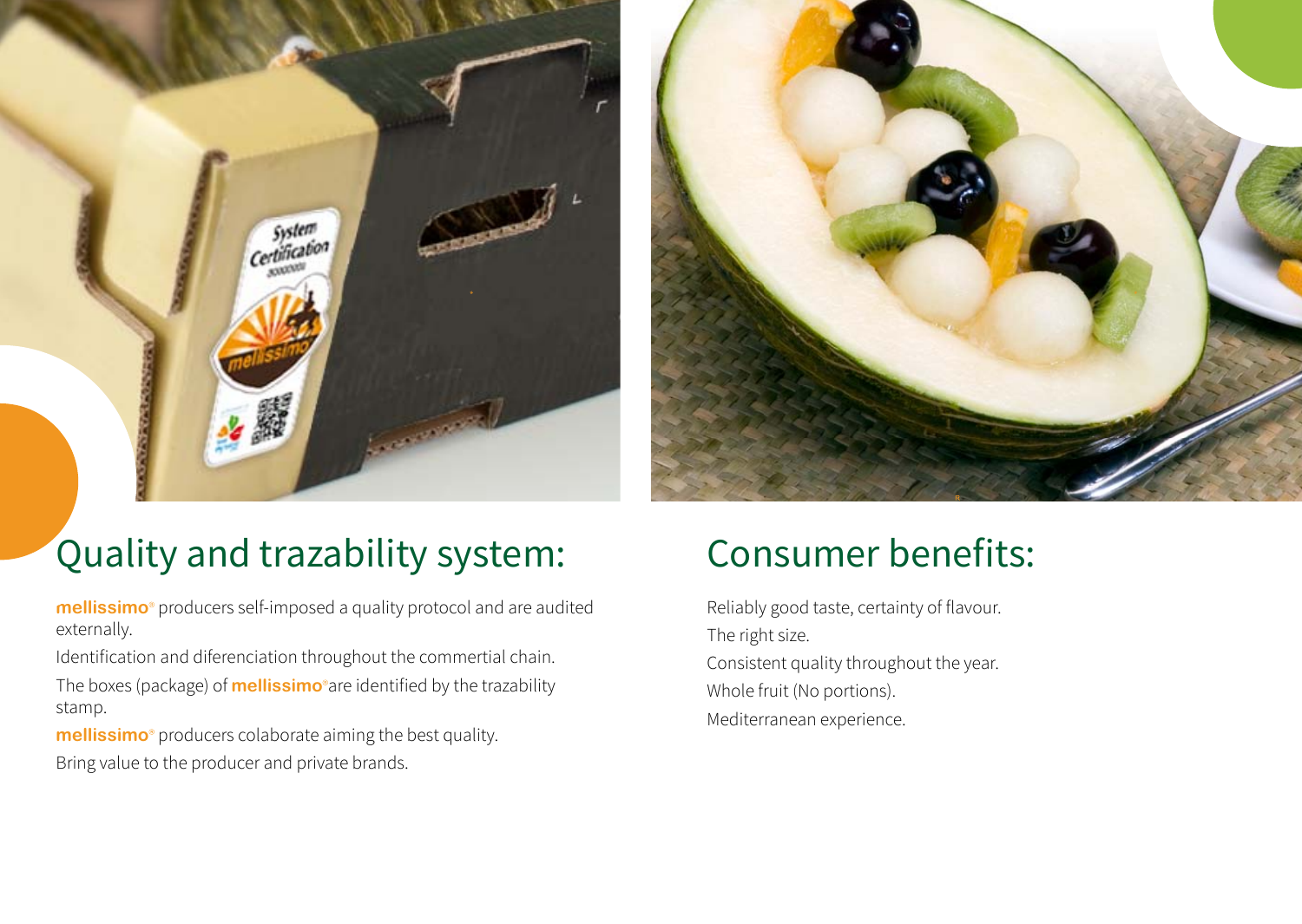



# Trader and Retailer benefits: Grower benefits:

Reliable concept in its attributes.

Recognition of the product in the supply chain by the trazability stamp on the boxes.

High-quality melons, the way to consumer satisfaction. Fidelization. Year-round availability.

More reliability in supplies (variety range specifically bred for markets that require smaller sizes).

Very good shelf life.

Varieties with a wide range of resistances to diseases, bred for markets that require smaller sizes.

Crop protocol to support you.

New oportunity in growing markets.